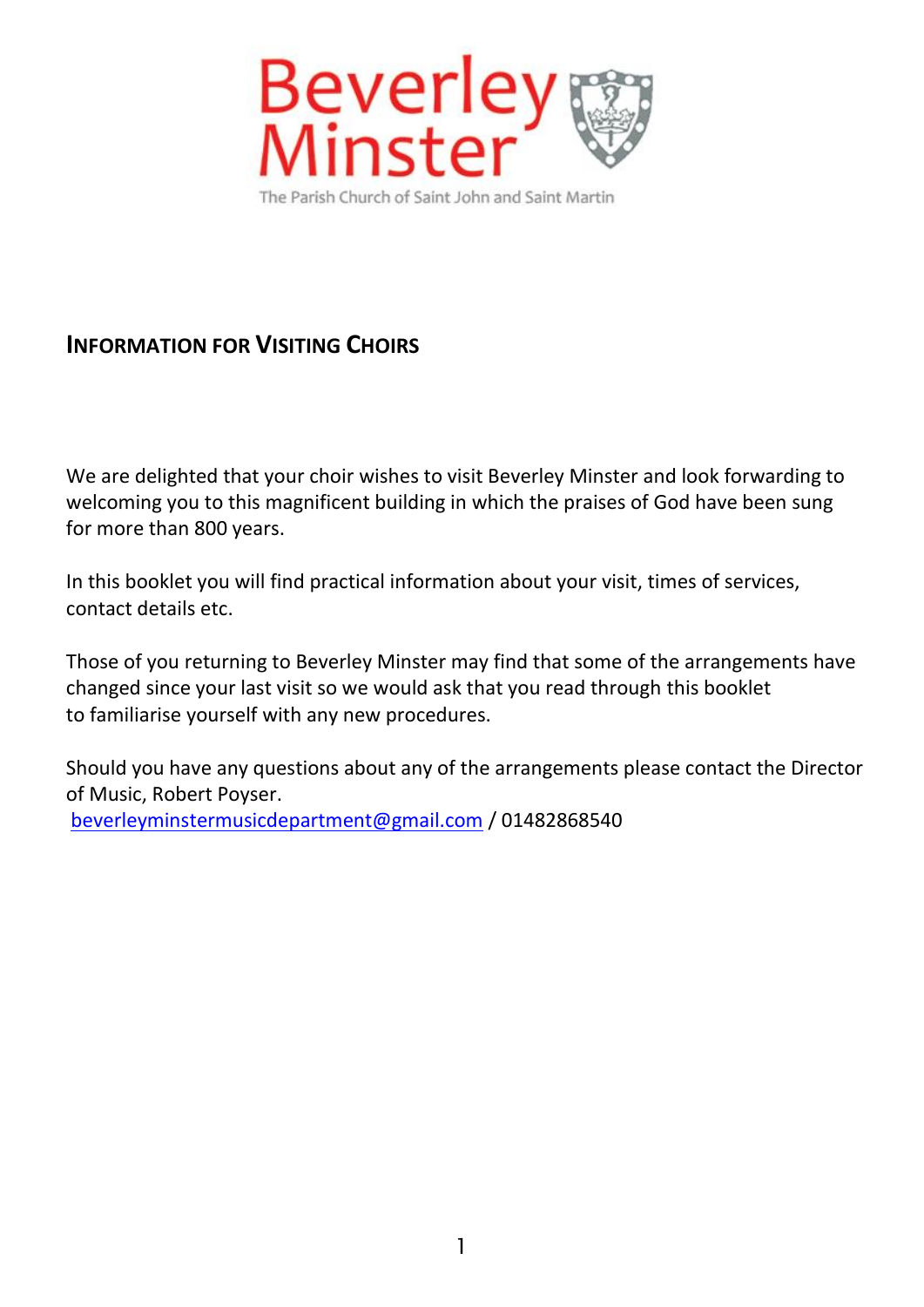### **TIMES OF SERVICES AT BEVERLEY MINSTER**

# **Weekdays and Saturdays for visiting choirs in residence**

17:00 Choral Evensong

# **Thursday**

| 10.00 | Holy Communion (Said)            |
|-------|----------------------------------|
| 19:30 | Choral Evensong during term time |

# **Sunday**

| 08:00 | <b>BCP Holy Communion</b>                                        |
|-------|------------------------------------------------------------------|
| 09:15 | Informal service                                                 |
| 11:00 | <b>Choral Eucharist</b>                                          |
| 14.30 | Baptism (Third Sunday of the Month)                              |
| 16:00 | The Crossing (informal service in the hall)                      |
| 17:30 | Choral Evensong (BCP Sung Eucharist – First Sunday of the month) |

#### **CHOOSING MUSIC FOR YOUR VISIT**

It would be appreciated if you could supply details of the music you are planning to perform at least ten weeks prior to your visit, so that the Music List can be printed.

Directors of Choirs are particularly asked to choose music suited to the capabilities of the singers and which enrich the contribution to a feast day or liturgical season. **Please avoid choosing music which is too ambitious or too large-scale for your choir - the Minster has a particularly large acoustic, especially in the Nave, and the organ is nearly a semitone sharp pitch.** The duration of settings and anthems should also balance to ensure the service is not too long.

We are particularly keen to welcome visiting choirs on Saturdays and at weekends when the Minster Choir is on holiday. These are usually late July and August and around half terms and the weekend after Christmas and Easter.

#### **COPYRIGHT**

The legal requirements of all music protected under copyright must be observed. It is not permitted to bring photocopied material into the Cathedral without the written permission of the copyright owner.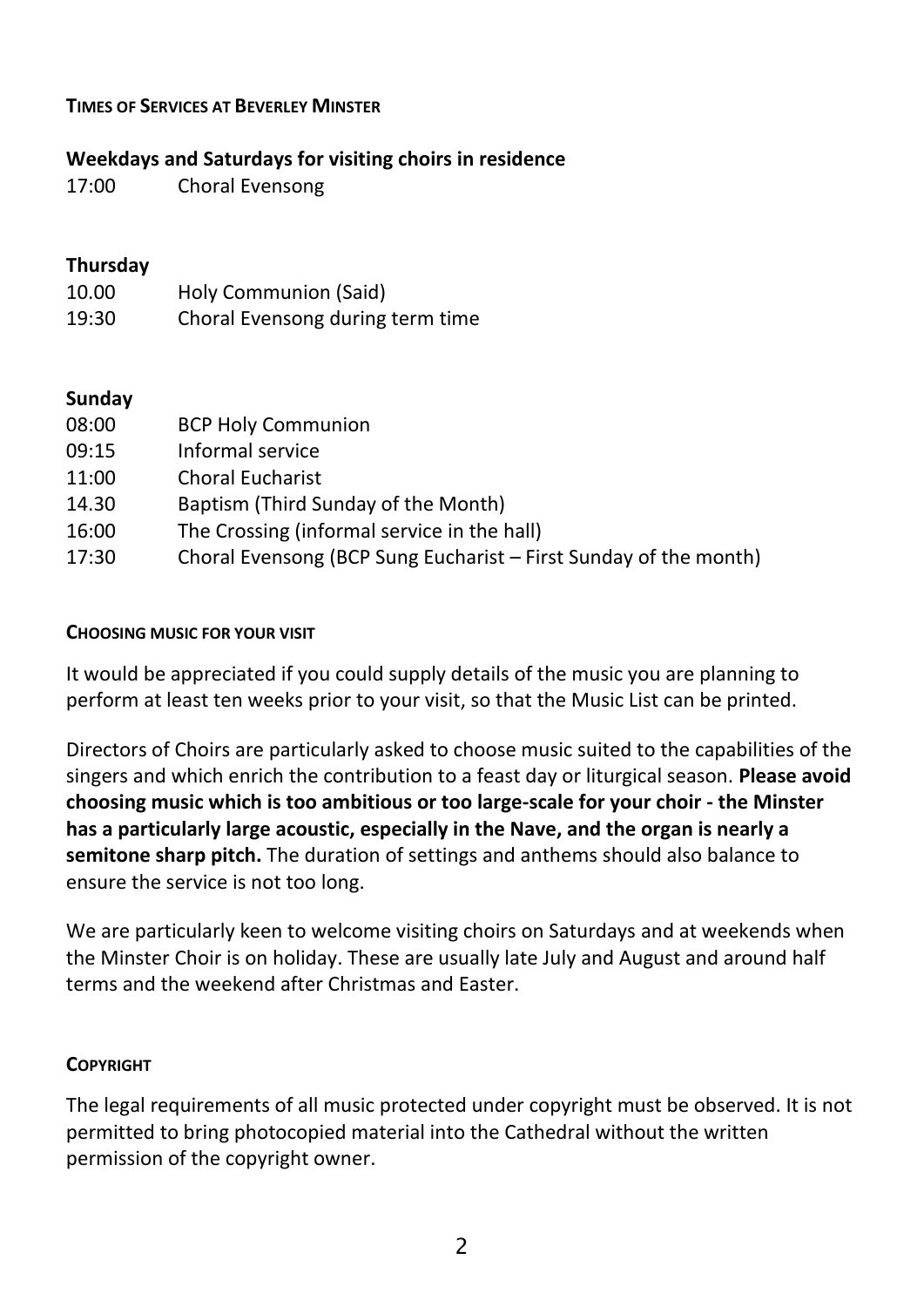### **CANTORS**

We would be grateful if you could provide your own cantor.

### **ARRIVING**

Please arrive early enough so that you are ready for a welcome and briefing on the first day. If your first day is Sunday we will confirm details with you when the booking is made. There will be a brief rehearsal of processions at this time, and an opportunity to ask questions.

There is vestry accommodation in the Minster where robes should be left. This is locked during the service. Please note that no water etc is allowed in the Cathedral Quire Stalls.

#### **ACCOMPANIMENT AND PRACTICE TIMES**

Unless we hear to the contrary, we assume that you are bringing your own organist. If you are visiting out of choir term we *may* be able to provide an organist but would need to know well in advance.

We require organists to be of a high standard, with experience of playing and accompanying on a large instrument such as our 4-manual instrument. We will book rehearsal times for the organist prior to your visit.

Please also see the **Notes for Visiting Organists** at the back of this booklet.

# **REHEARSALS – WEEKDAYS AND SATURDAY**

You may rehearse in the Quire from 15.00 until 16.45 - on your first day there will be a welcome and briefing. The Song Room (see below) is usually available for rehearsals at other times.

# **REHEARSALS – SUNDAY**

Rehearsals for the Choral Eucharist take place in the nave stalls between just after 1015 (after the 0915 service has finished) and should finish by 1050. The Hall and Song Room are available from 9.15am. Rehearsals for Sunday Evensong may take place in the Nave from 1500 until 1715 except when there is an afternoon baptism service. Please finish promptly. If there are any events taking place in the building that will affect these slots, we will let you know.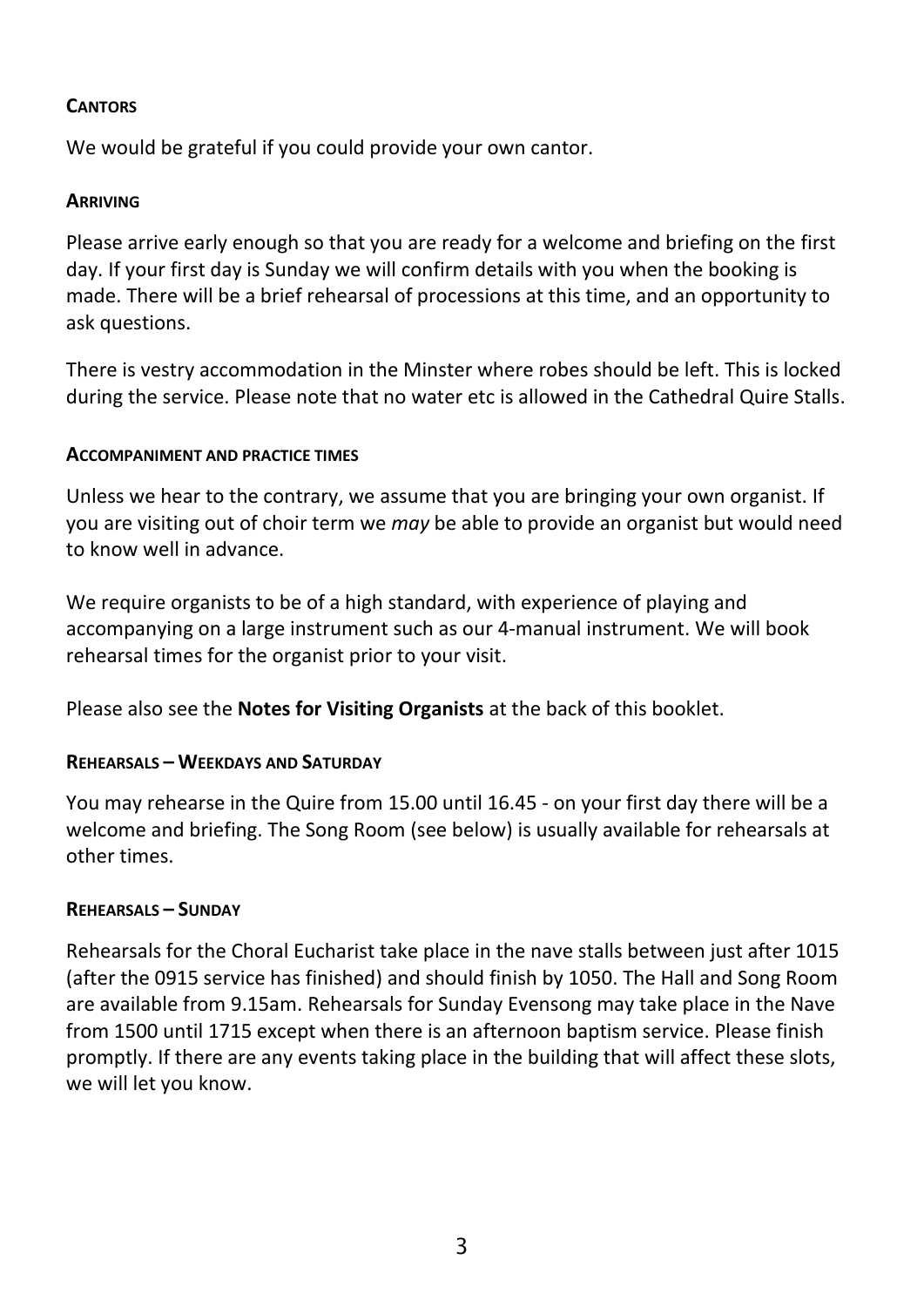# **USE OF THE SONG ROOM**

You are welcome to use the Song Room in the Parish Hall. There are toilet and kitchen facilities there. The Virgers will provide you a key for this for the duration of your visit

# **PLEASE NOTE THE FOLLOWING CONDITIONS:**

- 1. Please do not use Minster copies of music.
- 2. Please do not take food or drink (other than water) into a rehearsal room.
- 3. Please leave the rehearsal rooms in a clean and tidy condition.

#### **REFRESHMENTS**

Please advise us of the approximate numbers of choir members, and any accompanying visitors, so that enough tea/coffee/milk/soft drinks may be arranged.

#### **ROBES**

Please wear cassocks for cathedral rehearsals. If your choir does not wear cassocks, please wear what you wear in services (e.g. gowns, suits) in cathedral rehearsals as well. Please be aware that there will be visitors in the building and we require appropriate levels of dignity.

### **LAVATORY FACILITIES**

Lavatories are available in the Parish Hall. There are limited facilities in the Minster.

#### **SAFEGUARDING OF CHILDREN AND VULNERABLE ADULTS**

We want Beverley Minster to be a place where children and vulnerable adults thrive and are safe and happy. We hope that all members of visiting choirs feel welcomed by Minster clergy and staff that they may meet during their visit here. However, all children, young people and vulnerable adults who come as part of, or as a supporter of, a visiting choir are the responsibility of that choir at all times. It is also the responsibility of the choir to which they are attached to ensure that all adults abide by the safeguarding policies of the church of which they are part. For your reference a copy of Beverley Minster's Safeguarding Policy Statement is later on in these notes.

#### **PARKING**

# **Parking is available in Minster Car Park on a first come, first served basis. There is no reserved parking available. Coaches should drop off on Eastgate but small minibuses might fit in our car park!**

There are a limited number of accessible parking spaces for Blue Badge Holders at the front of the car park. Visitors in cars can be dropped off and collected outside the Highgate entrance but vehicles must then use the car park.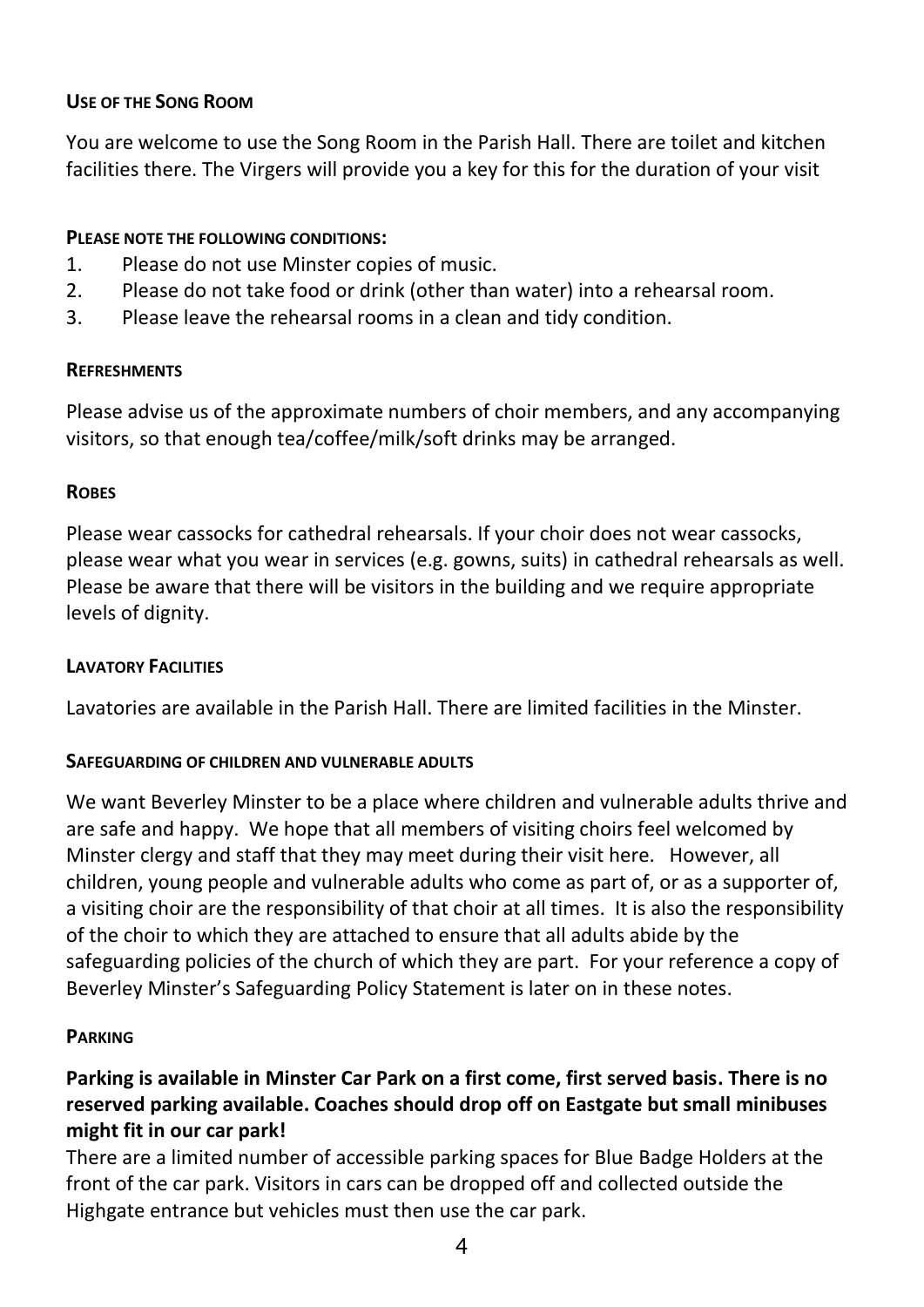#### **EVENSONG**

We sing Evensong straight from the BCP of 1662, with the penitential opening on Sundays. There is a hymn every day and a three on Sundays. Hymns are usually from Hymns Old and New (HON).

Choirs should assemble quietly in the North Quire Aisle five minutes before the service time, ready to start. There is a vestry prayer before the procession. We enter underneath the Organ Screen and the west end of the stalls, remain facing East and we all bow together. At the end of the service we all face east, bow together and leave the choir stalls from the *east end - so the same singers lead both in and out.*

#### **PSALMS**

At Evensong daily from Tuesday to Saturday we sing the psalms appointed for that evening in the *Book of Common Prayer*. Visiting Choirs are not expected to sing all of the psalmody appointed; please choose as many or as few as you wish. On Sundays and Festivals we use the Proper Psalms from the *Common Worship* Lectionary.

- **Order of Service**
- Introit (Weekdays and Saturdays)
- Welcome and Introduction (Sundays
- Hymn (Sundays)
- Pentitential opening (Sundays)
- Opening Responses
- Psalmody
- OT reading
- Magnificat
- NT reading
- Nunc Dimittis
- Apostles' Creed (turn to face East we say this quite steadily)
- Lesser Litany and Lord's Prayer Second set of Responses
- Three Collects; four in Advent and Lent. (Said on Sundays)
- Anthem
- Prayers
- Hymn
- A sermon on Sundays ending with a short Litany
- Hymn on Sundays only
- Blessing on Sundays. Said 'Amen'.
- Sung dismissal in North Quire Aisle
- Organ voluntary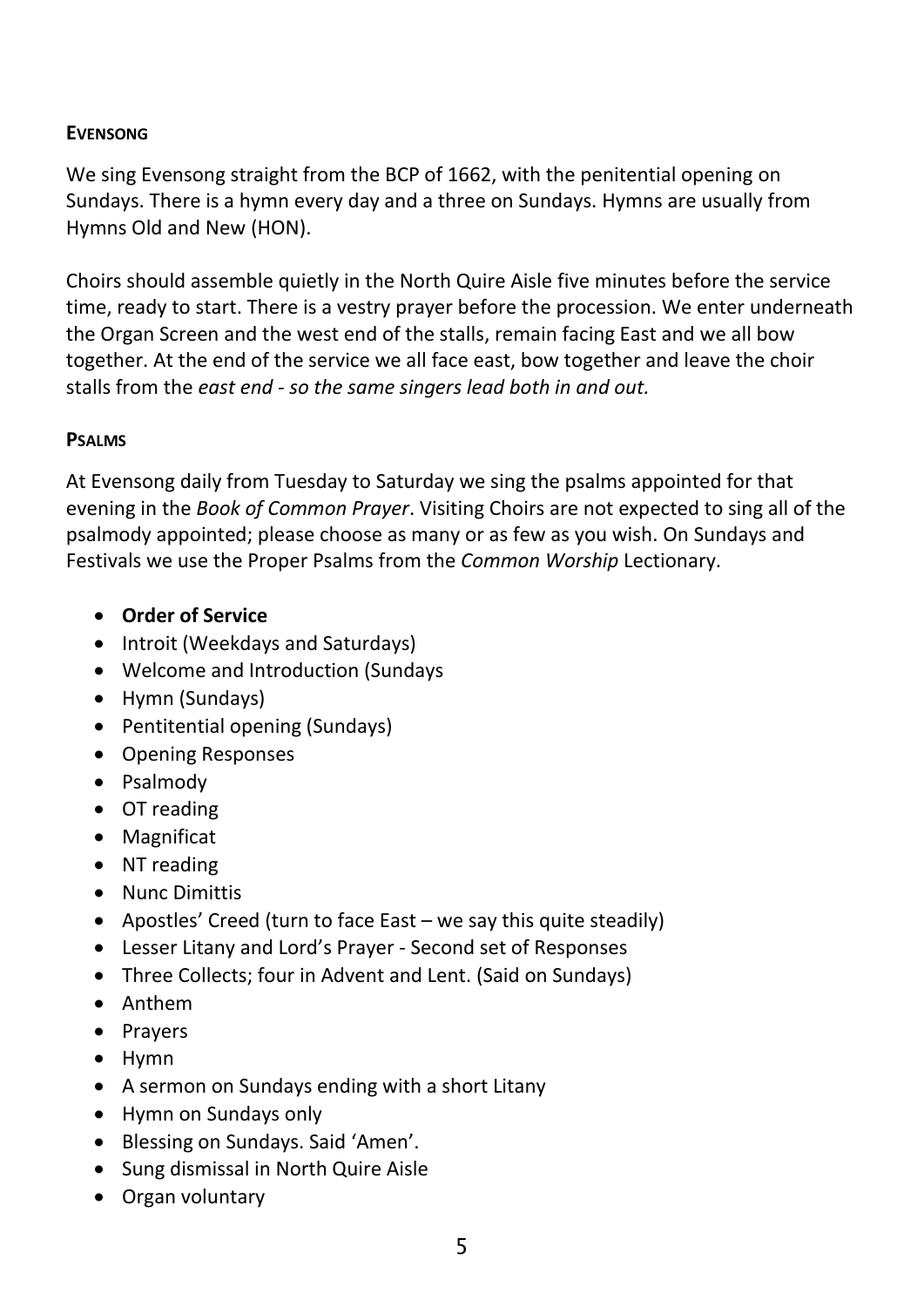# **THE LORD'S PRAYER**

Please ensure that you have prepared a Lord's Prayer with words as they appear in the BCP.....Our Father *which* art …, thy will be done *in* earth …, as we forgive *them that* trespass …

#### **ORGAN VOLUNTARIES**

From Tuesday to Friday we require only a short piece to play the choir out. At weekend evensongs we welcome the bigger voluntaries. As some members of the congregation stay to listen to the voluntary we ask you to observe this convention with some care.

#### **SUNDAY EUCHARIST (SUNG ELEMENTS)**

- Four hymns
- Communion setting Gloria, Sanctus and Agnus Dei
- Gospel acclamation
- Communion anthem (unaccompanied works best)
- A short organ piece during communion and a final voluntary

#### **ACCOMMODATION**

Beverley Tourist Information Centre (TIC) has a list of establishments in Beverley and the surrounding area. The TIC can be contacted via its website **www.visithullandeastyorkshire.com** where you can also view some of the accommodation available.

#### **TOURS**

While you are visiting Beverley perhaps your choir would like a guided tour of the Minster, or a Tower Tour. We would be delighted to arrange such tours for you at a cost of £10 per person for a roof tour and £5 for ground only. Roof tours happen on a Saturday morning only. All monies raised go towards the upkeep of the Minster and your support would be much appreciated.

#### **TO ARRANGE A MINSTER TOUR OR TOWER TOUR PLEASE CONTACT THE PARISH CENTRE**

Tel 01482 868540 Email [minster@beverleyminsyer.org.uk](mailto:minster@beverleyminsyer.org.uk)

#### **WHAT HAPPENS NEXT?**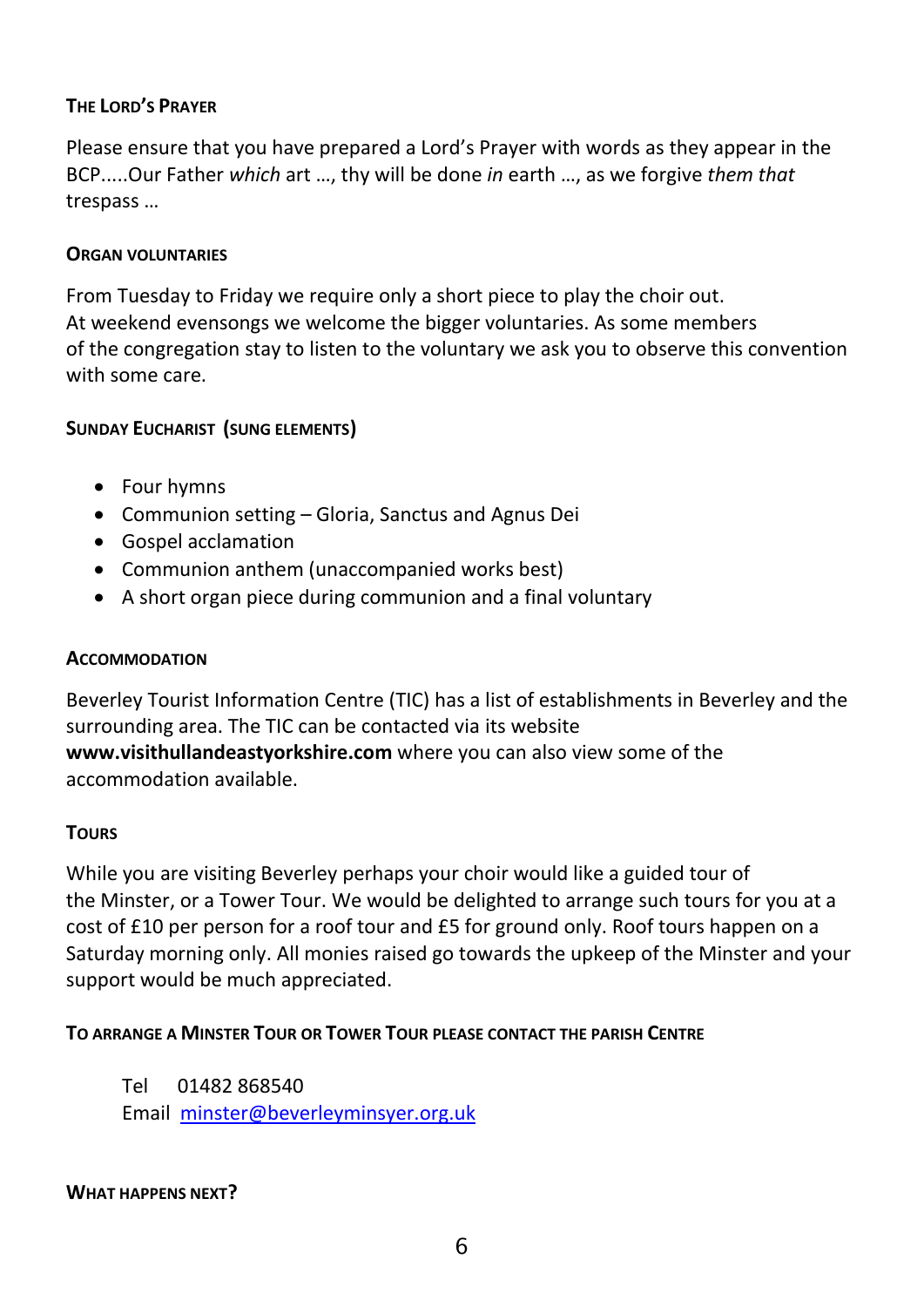Please remember we need the music list and the names of your conductor and organist for your visit at least ten weeks in advance. We also need some idea of the number of singers you will be bringing.

# **NOTES FOR VISITING ORGANISTS**

Welcome to Beverley Minster's organ. A full specification can be found in the Organ section of the website. This is a remarkable instrument, and these notes are intended to help you get the most from your time here. Please read them carefully, and enjoy playing this wonderful organ! Instructions on how to switch on, use the tv camera, information on divisional and general pistons and practice times are to be found on the organ console.

# **ADVICE ON USING THE ORGAN**

# **IN THE QUIRE**

The organ is largely as you hear it at the console, though it is perhaps helpful to note that the Swell shutters are angled horizontally and thus shoot the full might of the Swell right down onto the Quire floor and also over the top of the solo box down the Nave. The Solo organ is generally a little more distant and speaks directly down the Nave. The Great Reeds are very loud in the Quire, as is the 32' reed, and these should be reserved for the most extravagant of climaxes only, as the sound can easily be wearing on a congregation's ears!

# **IN THE NAVE**

The organ speaks well into the Nave although adding the choir to it can add brightness. If leading a congregational hymn, you will need most of the Great up to mixtures, Swell and Pedal.

#### **OTHER USEFUL INFORMATION**

Please do not rub anything out on the console!

When practising, please be mindful of others. The building is often busy with tourists and staff. We therefore ask that you do not undertake sustained loud practice for long periods, or when quieter practice would suffice. **Please be aware that there are prayers at 1200 for which practice must stop.**

In the event of any problems, please do not attempt to rectify these yourself, but call the duty virger, who will be able to pass on your query to the best-placed person. If the problem is one of organ maintenance, but does not require immediate attention, please note it.

#### **FINISHING UP**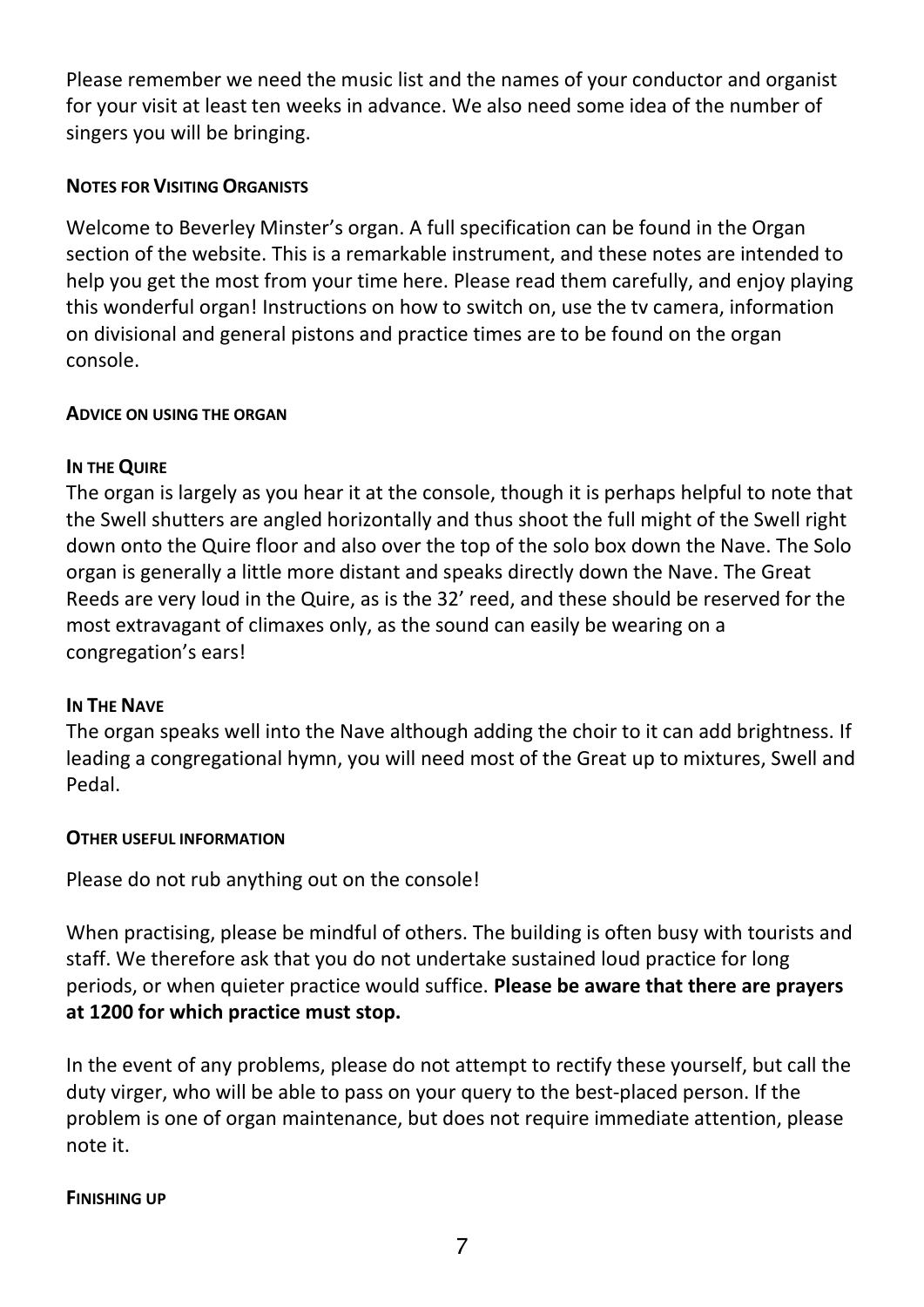Please remember to:

- turn off all sound and TV equipment, remembering both to turn off the TV set and the camera itself;
- turn off the console lights;
- turn off the corridor / staircase lights behind you;

We hope very much you enjoy your time at Beverley Minster